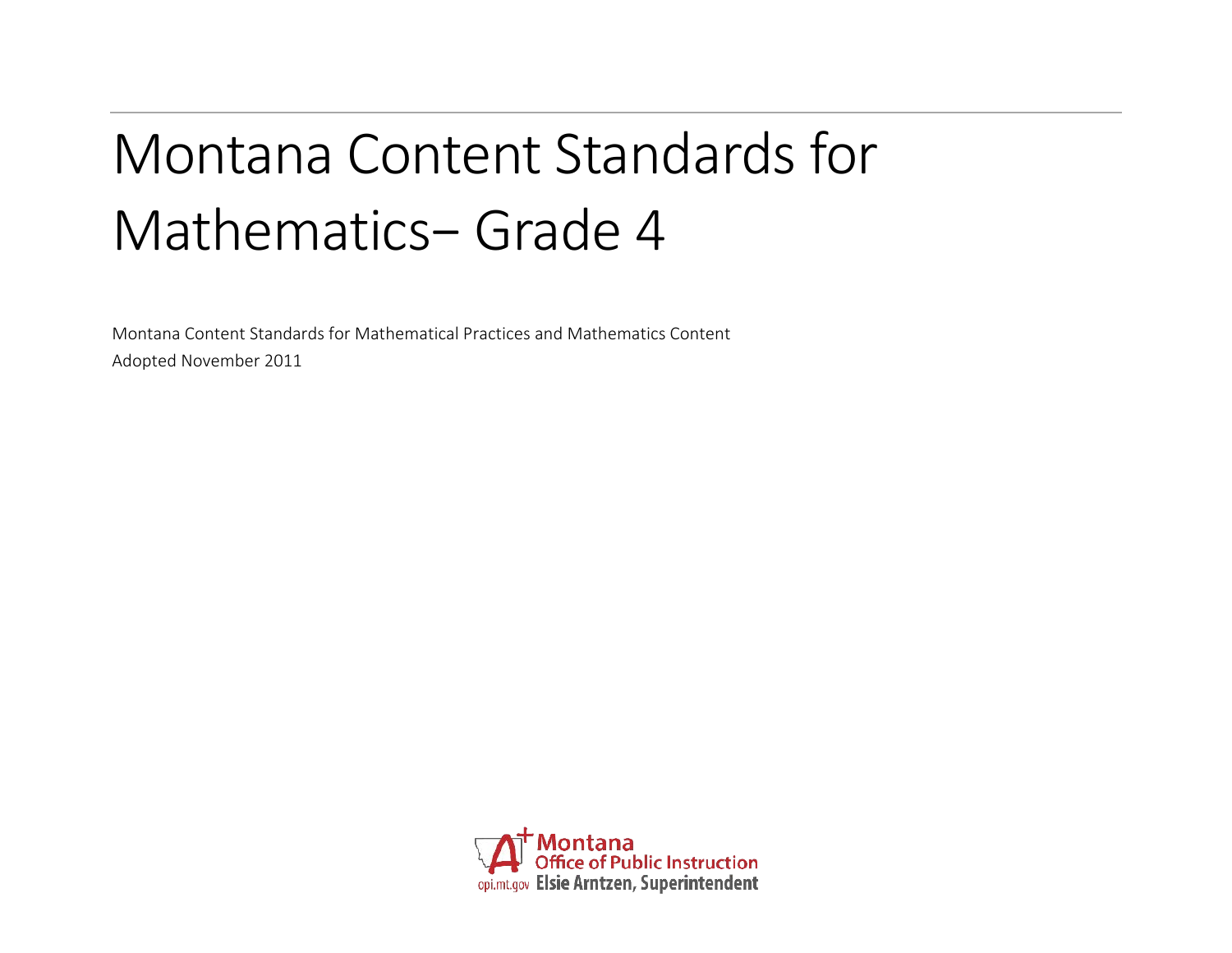(Adopted November 2011)

### Contents

#### **Accommodation statement for publications**

The OPI is committed to providing reasonable accommodations to people with disabilities. If you need a reasonable accommodation, require an alternate format, or have questions concerning accessibility, contact the OPI ADA Coordinator, 406-444-3161*,* [opiada@mt.gov,](mailto:opiada@mt.gov) TTY 406-444-0235.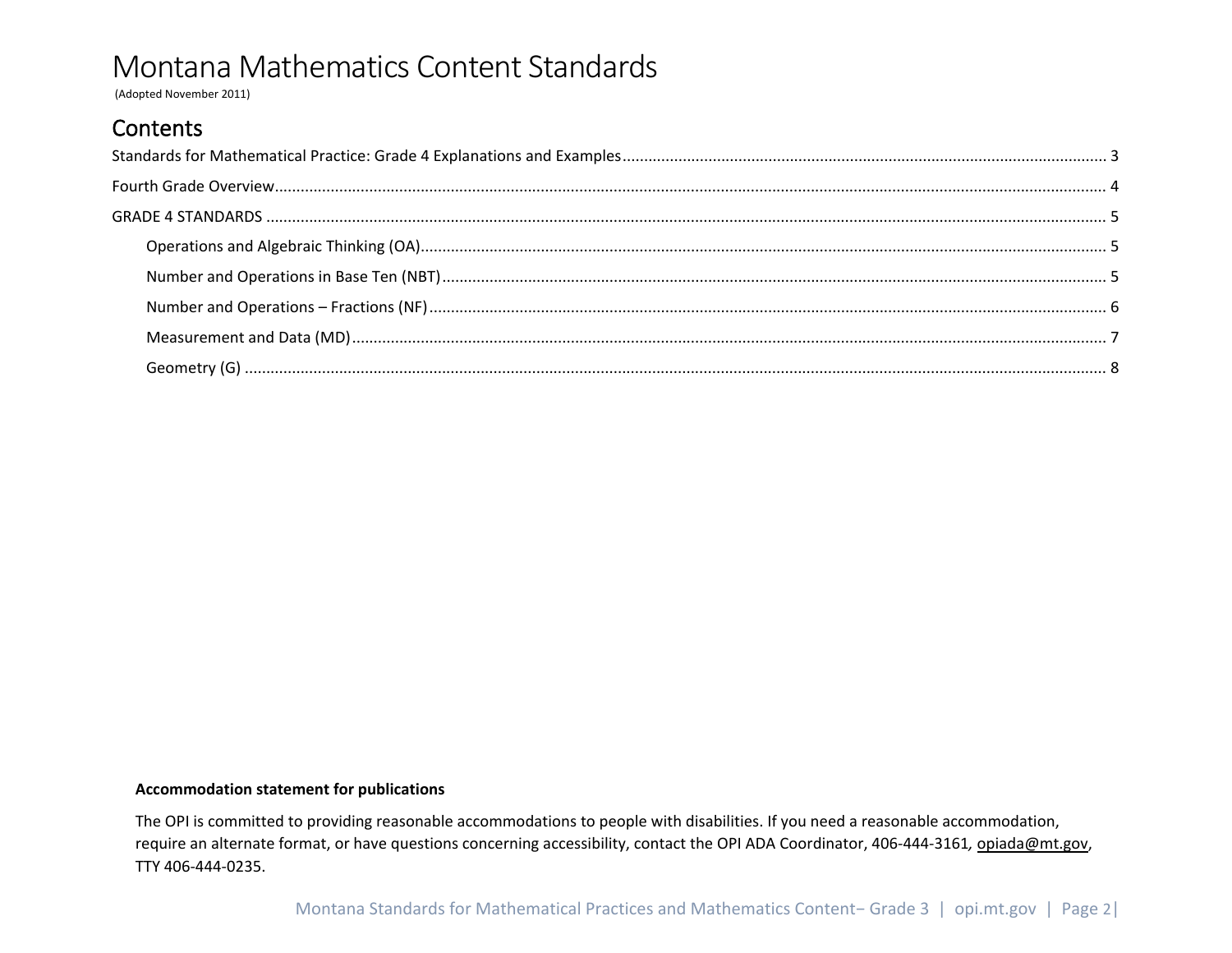(Adopted November 2011)

### <span id="page-2-0"></span>Standards for Mathematical Practice: Grade 4 Explanations and Examples

| <b>Standards</b>       | <b>Explanations and Examples</b>                                                                                                |  |  |  |  |
|------------------------|---------------------------------------------------------------------------------------------------------------------------------|--|--|--|--|
| Students are expected  | The Standards for Mathematical Practice describe ways in which students ought to engage with the subject matter as they         |  |  |  |  |
| to:                    | grow in mathematical maturity and expertise.                                                                                    |  |  |  |  |
| 4.MP.1. Make sense     | In fourth grade, students know that doing mathematics involves solving problems and discussing how they solved them.            |  |  |  |  |
| of problems and        | Students explain to themselves the meaning of a problem and look for ways to solve it. Fourth graders may use concrete          |  |  |  |  |
| persevere in solving   | objects or pictures to help them conceptualize and solve problems. They may check their thinking by asking themselves,          |  |  |  |  |
| them.                  | "Does this make sense?" They listen to the strategies of others and will try different approaches. They often will use another  |  |  |  |  |
|                        | method to check their answers.                                                                                                  |  |  |  |  |
| 4.MP.2. Reason         | Fourth graders should recognize that a number represents a specific quantity. They connect the quantity to written symbols      |  |  |  |  |
| abstractly and         | and create a logical representation of the problem at hand, considering both the appropriate units involved and the meaning     |  |  |  |  |
| quantitatively.        | of quantities. They extend this understanding from whole numbers to their work with fractions and decimals. Students write      |  |  |  |  |
|                        | simple expressions, record calculations with numbers, and represent or round numbers using place value concepts.                |  |  |  |  |
| 4.MP.3. Construct      | In fourth grade, students may construct arguments using concrete referents, such as objects, pictures, and drawings. They       |  |  |  |  |
| viable arguments and   | explain their thinking and make connections between models and equations. They refine their mathematical communication          |  |  |  |  |
| critique the reasoning | skills as they participate in mathematical discussions involving questions like "How did you get that?" and "Why is that true?" |  |  |  |  |
| of others.             | They explain their thinking to others and respond to others' thinking.                                                          |  |  |  |  |
| 4.MP.4. Model with     | Students experiment with representing problem situations in multiple ways including numbers, words (mathematical                |  |  |  |  |
| mathematics.           | language), drawing pictures, using objects, making a chart, list, or graph, creating equations, etc. Students need              |  |  |  |  |
|                        | opportunities to connect the different representations and explain the connections. They should be able to use all of these     |  |  |  |  |
|                        | representations as needed. Fourth graders should evaluate their results in the context of the situation and reflect on          |  |  |  |  |
|                        | whether the results make sense.                                                                                                 |  |  |  |  |
| 4.MP.5. Use            | Fourth graders consider the available tools (including estimation) when solving a mathematical problem and decide when          |  |  |  |  |
| appropriate tools      | certain tools might be helpful. For instance, they may use graph paper or a number line to represent and compare decimals       |  |  |  |  |
| strategically.         | and protractors to measure angles. They use other measurement tools to understand the relative size of units within a           |  |  |  |  |
|                        | system and express measurements given in larger units in terms of smaller units.                                                |  |  |  |  |
| 4.MP.6. Attend to      | As fourth graders develop their mathematical communication skills, they try to use clear and precise language in their          |  |  |  |  |
| precision.             | discussions with others and in their own reasoning. They are careful about specifying units of measure and state the meaning    |  |  |  |  |
|                        | of the symbols they choose. For instance, they use appropriate labels when creating a line plot.                                |  |  |  |  |
| 4.MP.7. Look for and   | In fourth grade, students look closely to discover a pattern or structure. For instance, students use properties of operations  |  |  |  |  |
| make use of            | to explain calculations (partial products model). They relate representations of counting problems such as tree diagrams and    |  |  |  |  |
| structure.             | arrays to the multiplication principal of counting. They generate number or shape patterns that follow a given rule.            |  |  |  |  |
| 4.MP.8. Look for and   | Students in fourth grade should notice repetitive actions in computation to make generalizations Students use models to         |  |  |  |  |
| express regularity in  | explain calculations and understand how algorithms work. They also use models to examine patterns and generate their own        |  |  |  |  |
| repeated reasoning.    | algorithms. For example, students use visual fraction models to write equivalent fractions.                                     |  |  |  |  |

*Adapted from Explanations and Examples Grade 4 produced by the Arizona Department of Education Standards and Assessment Division*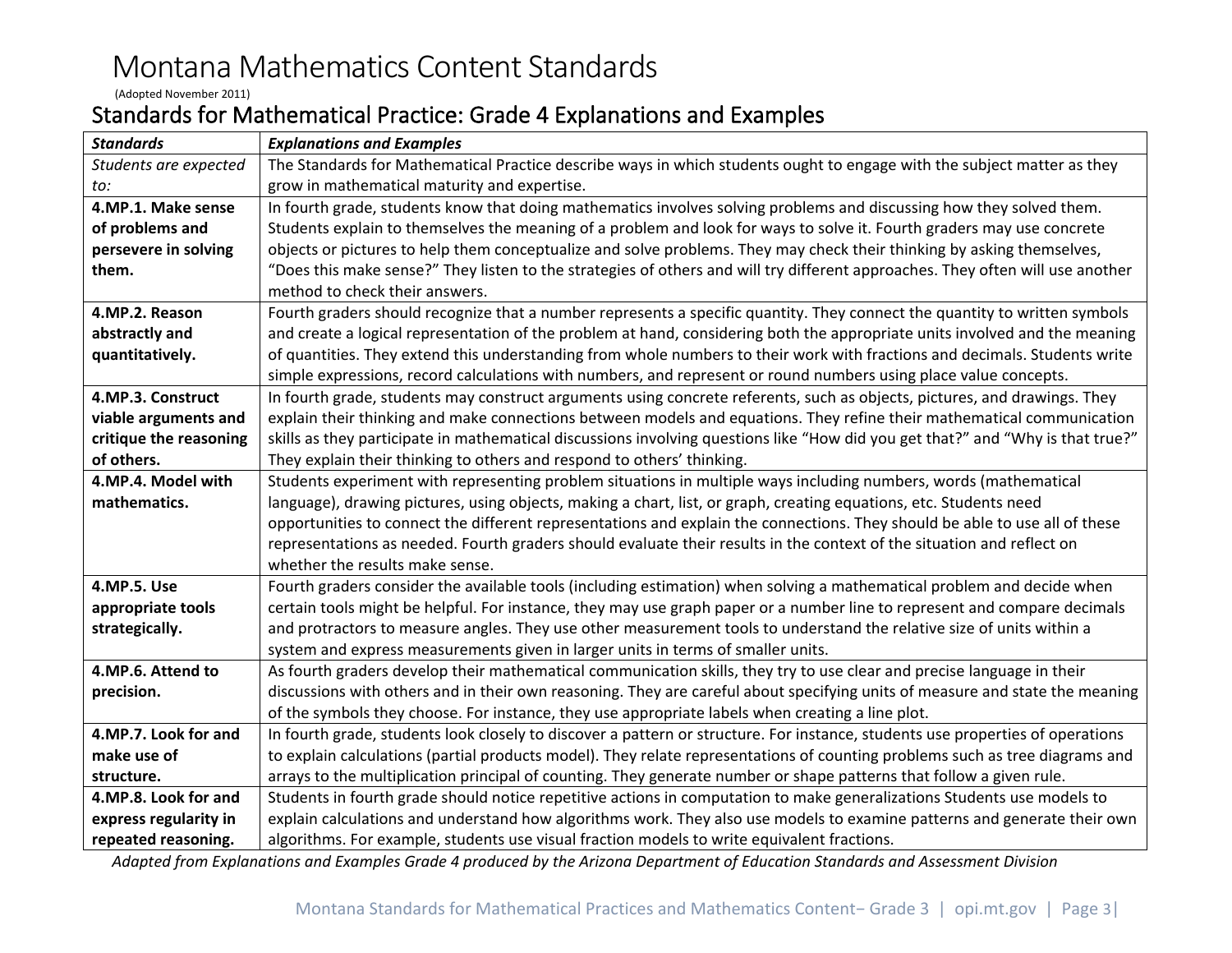(Adopted November 2011)

### <span id="page-3-0"></span>Fourth Grade Overview

| <b>Domains</b>                          | <b>Operations and Algebraic</b><br><b>Thinking</b>                                                                                                                | <b>Number &amp; Operations in Base</b><br>Ten.                                                                                                                                          | <b>Number &amp; Operations-</b><br><b>Fractions</b>                                                                                                                                                                                                                            | <b>Measurement and Data</b>                                                                                                                                                                                                       | Geometry                                                                                                    |
|-----------------------------------------|-------------------------------------------------------------------------------------------------------------------------------------------------------------------|-----------------------------------------------------------------------------------------------------------------------------------------------------------------------------------------|--------------------------------------------------------------------------------------------------------------------------------------------------------------------------------------------------------------------------------------------------------------------------------|-----------------------------------------------------------------------------------------------------------------------------------------------------------------------------------------------------------------------------------|-------------------------------------------------------------------------------------------------------------|
| <b>Clusters</b>                         | • Use the four<br>operations with whole<br>numbers to solve<br>problems<br>• Gain familiarity with<br>factors and multiples<br>• Generate and analyze<br>patterns | •Generalize place value<br>understanding for multi-<br>digit whole numbers<br>•Use place value<br>understanding and<br>properties of operations<br>to perform multi-digit<br>arithmetic | Extend understanding of fraction<br>equivalence and ordering<br>Build fractions from unit fractions by<br>applying and extending previous<br>understandings of operations on whole<br>numbers<br>• Understand decimal notation for<br>fractions, and compare decimal fractions | Solve problems involving<br>measurement and conversion<br>of measurements from a<br>larger unit to a smaller unit<br>Represent and interpret data<br>Geometric measurement:<br>understand concepts of angle<br>and measure angles | Draw and identify<br>lines and angles, and<br>classify shapes by<br>properties of their<br>lines and angles |
| <b>Mathematical</b><br><b>Practices</b> | Make sense of problems and persevere<br>in solving them.<br>Reason abstractly and quantitatively.                                                                 |                                                                                                                                                                                         | 3. Construct viable arguments and<br>5. Use appropriate tools<br>critique the reasoning of others.<br>strategically.<br>4. Model with mathematics.<br>6. Attend to precision.                                                                                                  | repeated reasoning.                                                                                                                                                                                                               | 7. Look for and make use of structure.<br>8. Look for and express regularity in                             |

In Grade 4, instructional time should focus on three critical areas:

- *1. Developing understanding and fluency with multi-digit multiplication, and developing understanding of dividing to find quotients involving multi-digit dividends*
	- Students generalize their understanding of place value to 1,000,000, understanding the relative sizes of numbers in each place. They apply their understanding of models for multiplication (equal-sized groups, arrays, area models), place value, and properties of operations, in particular the distributive property, as they develop, discuss, and use efficient, accurate, and generalizable methods to compute products of multi-digit whole numbers. Depending on the numbers and the context, they select and accurately apply appropriate methods to estimate or mentally calculate products. They develop fluency with efficient procedures for multiplying whole numbers; understand and explain why the procedures work based on place value and properties of operations; and use them to solve problems. Students apply their understanding of models for division, place value, properties of operations, and the relationship of division to multiplication as they develop, discuss, and use efficient, accurate, and generalizable procedures to find quotients involving multi-digit dividends. They select and accurately apply appropriate methods to estimate and mentally calculate quotients, and interpret remainders based upon the context.
- *2. Developing an understanding of fraction equivalence, addition and subtraction of fractions with like denominators, multiplication of fractions by whole numbers*
	- Students develop understanding of fraction equivalence and operations with fractions. They recognize that two different fractions can be equal (e.g., 15/9 = 5/3), and they develop methods for generating and recognizing equivalent fractions. Students extend previous understandings about how fractions are built from unit fractions, composing fractions from unit fractions, decomposing fractions into unit fractions, and using the meaning of fractions and the meaning of multiplication to multiply a fraction by a whole number.
- *3. Understanding that geometric figures can be analyzed and classified based on their properties, such as having parallel sides, perpendicular sides, particular angle measures, and symmetry*
	- Students describe, analyze, compare, and classify two-dimensional shapes. Through building, drawing, and analyzing two-dimensional shapes, students deepen their understanding of properties of two-dimensional objects and the use of them to solve problems involving symmetry.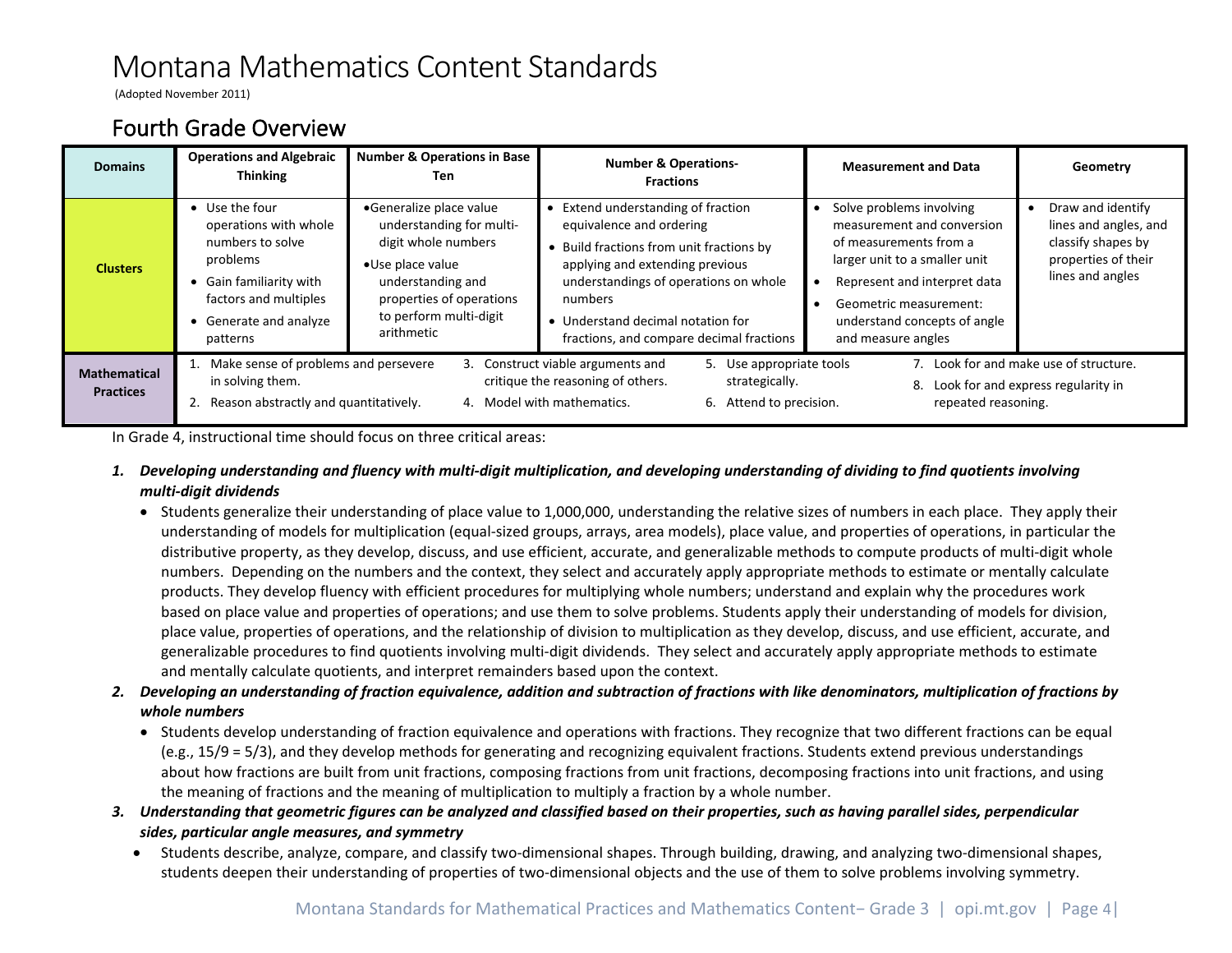(Adopted November 2011)

### <span id="page-4-0"></span>GRADE 4 STANDARDS

#### <span id="page-4-1"></span>Operations and Algebraic Thinking (OA)

*Use the four operations with whole numbers to solve problems.*

- Interpret a multiplication equation as a comparison, e.g., interpret  $35 = 5 \times 7$  as a statement that 35 is 5 times as many as 7 and 7 times as many as 5. Represent verbal statements of multiplicative comparisons as multiplication equations. (4.OA.1)
- Multiply or divide to solve word problems involving multiplicative comparison, e.g., by using drawings and equations with a symbol for the unknown number to represent the problem, distinguishing multiplicative comparison from additive comparison. (4.OA.2)
- Solve multi-step word problems within cultural contexts, including those of Montana American Indians, with whole numbers and having whole-number answers using the four operations, including problems in which remainders must be interpreted. Represent these problems using equations with a letter standing for the unknown quantity. Assess the reasonableness of answers using mental computation and estimation strategies including rounding. (4.OA.3)

*Gain familiarity with factors and multiples.*

• Find all factor pairs for a whole number in the range 1-100. Recognize that a whole number is a multiple of each of its factors. Determine whether a given whole number in the range 1-1000 is a multiple of a given one-digit number. Determine whether a given whole number in the range 1-100 is prime or composite. (4.OA.4)

*Generate and analyze patterns.*

• Generate a number or shape pattern that follows a given rule. Identify apparent features of the pattern that were not explicit in the rule itself. For example, given the rule "Add 3" and the starting number 1, generate terms in the resulting sequence and observe that the terms appear to alternate between odd and even numbers. Explain informally why the numbers will continue to alternate in this way. (4.OA.5)

#### <span id="page-4-2"></span>Number and Operations in Base Ten (NBT)

[Grade 4 expectations in this domain are limited to whole numbers less than or equal to 1,000,000]

*Generalize place value understanding for multi-digit whole numbers.*

- Recognize that in a multi-digit whole number, a digit in one place represents ten times what it represents in the place to its right. For example, recognize that  $700 \div 70 = 10$  by applying concepts of place value and division. (4.NBT.1)
- Read and write multi-digit whole numbers using base ten numerals, number names, and expanded form and compare two multidigit numbers based on meanings of the digits in each place, using >, =, and < symbols to record the results of comparisons. (4.NBT.2)
- Use place value understanding to round multi-digit whole numbers to any place. (4.NBT.3)

*Use place value understanding and properties of operations to perform multi-digit arithmetic.*

- Fluently add and subtract multi-digit whole numbers using the standard algorithm. (4.NBT.4)
- Multiply a whole number of up to four digits by a one-digit whole number, and multiply two two-digit numbers, using strategies based on place value and the properties of operations. Illustrate and explain the calculation by using equations, rectangular arrays, and/or area models. (4.NBT.5)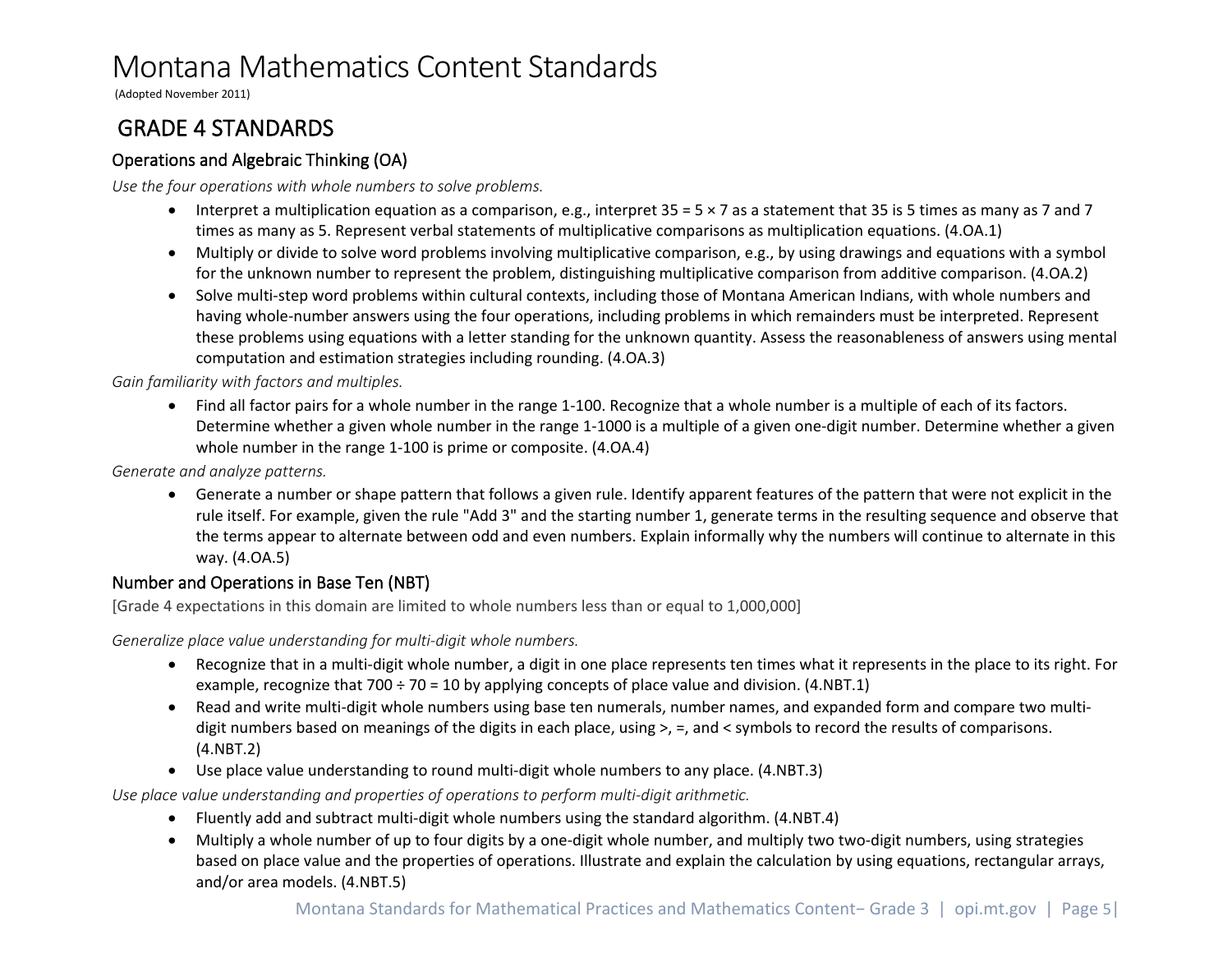(Adopted November 2011)

• Find whole number quotients and remainders with up to four-digit dividends and one-digit divisors, using strategies based on place value, the properties of operations, and/or the relationship between multiplication and division. Illustrate and explain the calculation by using equations, rectangular arrays, and/or area models (4.NBT.6)

#### <span id="page-5-0"></span>Number and Operations – Fractions (NF)

[Grade 4 expectations in this domain are limited to fractions with denominators 2, 3, 4, 5, 6, 8, 10, 12, 100.]

*Extend understanding of fraction equivalence and ordering.*

- Explain why a fraction  $a/b$  is equivalent to a fraction  $(n \times a)/(n \times b)$  by using visual fraction models with attention to how the number and size of the parts differ even though the two fractions themselves are the same size and use this principle to recognize and generate equivalent fractions (4.NF.1)
- Compare two fractions with different numerators and different denominators, e.g., by creating common denominators or numerators, or by comparing to a benchmark fraction such as 1/2. Recognize that comparisons are valid only when the two fractions refer to the same whole. Record the results of comparisons with symbols >, =, or <, and justify the conclusions, e.g., by using a visual fraction model. (4.NF.2)

*Build fractions from unit fractions by applying and extending previous understandings of operations on whole numbers.*

- Understand a fraction *a*/*b* with *a* > 1 as a sum of fractions 1/*b*.
	- o Understand addition and subtraction of fractions as joining and separating parts referring to the same whole.
	- o Decompose a fraction into a sum of fractions with the same denominator in more than one way, recording each decomposition by an equation. Justify decompositions, e.g., by using a visual fraction model. Examples:  $3/8 = 1/8 + 1/8 + 1/8 + 1/8$  $1/8$ ;  $3/8 = 1/8 + 2/8$ ;  $2 \frac{1}{8} = 1 + 1 + \frac{1}{8} = \frac{8}{8} + \frac{8}{8} + \frac{1}{8}$ .
	- o Add and subtract mixed numbers with like denominators, e.g., by replacing each mixed number with an equivalent fraction, and/or by using properties of operations and the relationship between addition and subtraction.
	- o Solve word problems within cultural contexts, including those of Montana American Indians, involving addition and subtraction of fractions referring to the same whole and having like denominators, e.g., by using visual fraction models and equations to represent the problem. (4.NF.3)
- Apply and extend previous understandings of multiplication to multiply a fraction by a whole number.
	- o Understand a fraction *a*/*b* as a multiple of 1/*b*. For example, use a visual fraction model to represent 5/4 as the product 5 × (1/4), recording the conclusion by the equation  $5/4 = 5 \times (1/4)$ .
	- o Understand a multiple of *a*/*b* as a multiple of 1/*b*, and use this understanding to multiply a fraction by a whole number. For example, use a visual fraction model to express 3 × (2/5) as 6 × (1/5), recognizing this product as 6/5. (In general, *n* × (*a*/*b*) =  $(n \times a)/b$ ).
	- o Solve word problems within cultural contexts, including those of Montana American Indians, involving multiplication of a fraction by a whole number, e.g., by using visual fraction models and equations to represent the problem. For example, if each person at a party will eat 3/8 of a pound of roast beef and there will be five people at the party, how many pounds of roast beef will be needed? Between what two whole numbers does your answer lie? As a contemporary American Indian example, for family/cultural gatherings, the Canadian and Montana Cree bake bannock made from flour, salt, grease, and baking soda, in addition to 3/4 cup water per pan. When making four pans, how much water will be needed? (4.NF.4)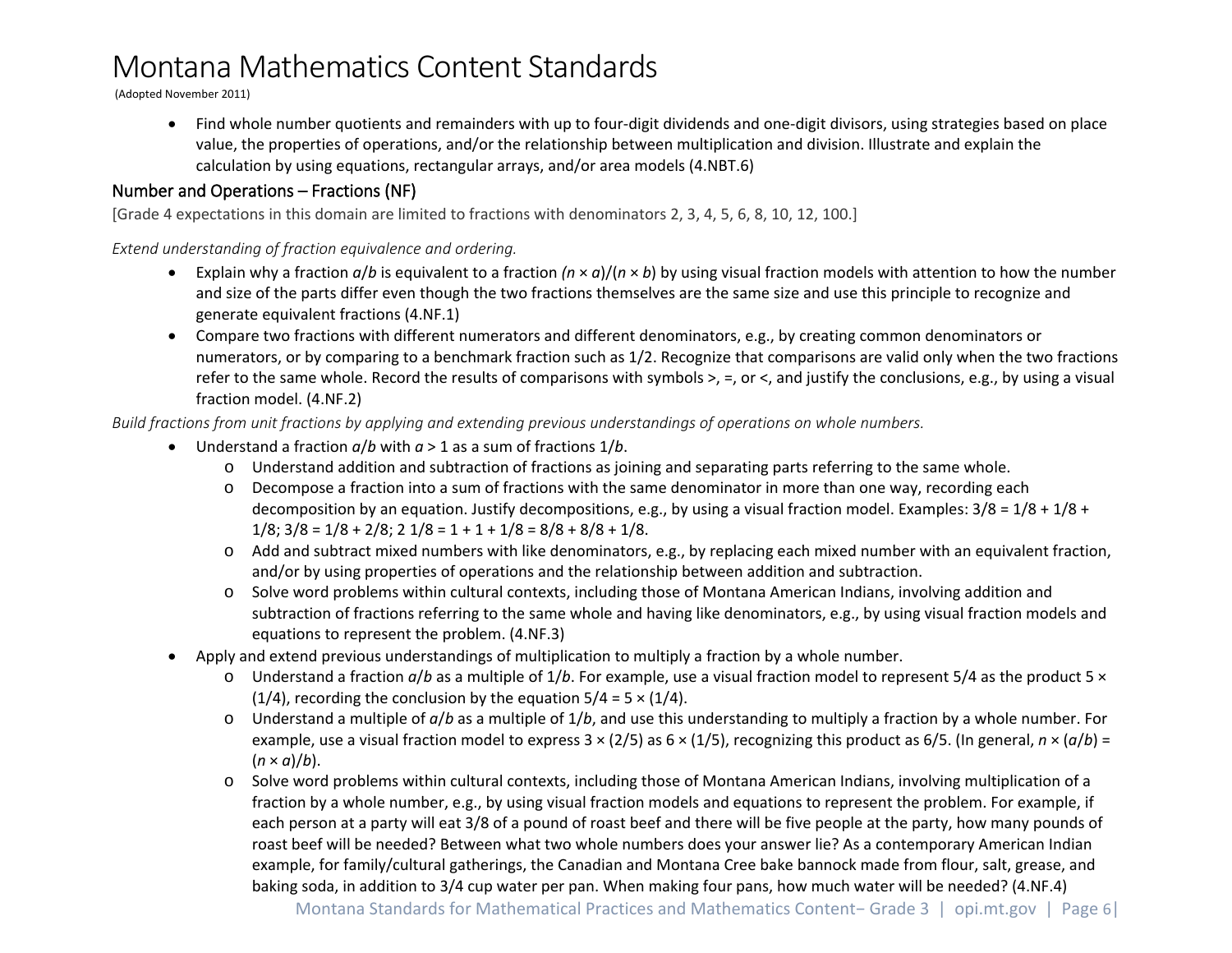#### (Adopted November 2011)

#### *Understand decimal notation for fractions, and compare decimal fractions.*

- Express a fraction with denominator 10 as an equivalent fraction with denominator 100, and use this technique to add two fractions with respective denominators 10 and 100. For example, express 3/10 as 30/100, and add 3/10 + 4/100 = 34/100. [Students who can generate equivalent fractions can develop strategies for adding fractions with unlike denominators in general. But addition and subtraction with unlike denominators in general is not a requirement at this grade.] (4.NF.5)
- Use decimal notation for fractions with denominators 10 or 100. For example, rewrite 0.62 as 62/100; describe a length as 0.62 meters; locate 0.62 on a number line diagram. (4.NF.6)
- Compare two decimals to hundredths by reasoning about their size. Recognize that comparisons are valid only when the two decimals refer to the same whole. Record the results of comparisons with the symbols >, =, or <, and justify the conclusions, e.g., by using a visual model. (4.NF.7)

#### <span id="page-6-0"></span>Measurement and Data (MD)

*Solve problems involving measurement and conversion of measurements from a larger unit to a smaller unit.*

- Know relative sizes of measurement units within one system of units including km, m, cm; kg, g; lb, oz.; l, ml; hr, min, and sec. Within a single system of measurement, express measurements in a larger unit in terms of a smaller unit. Record measurement equivalents in a two-column table. For example, know that 1 ft is 12 times as long as 1 in. Express the length of a 4 ft snake as 48 in. Generate a conversion table for feet and inches listing the number pairs (1, 12), (2, 24), (3, 36), ... (4.MD.1)
- Use the four operations to solve word problems within cultural contexts, including those of Montana American Indians, involving distances, intervals of time, liquid volumes, masses of objects, and money, including problems involving simple fractions or decimals and problems that require expressing measurements given in a larger unit in terms of a smaller unit. Represent measurement quantities using diagrams such as number line diagrams that feature a measurement scale. (4.MD.2)
- Apply the area and perimeter formulas for rectangles in real-world and mathematical problems. For example, find the width of a rectangular room given the area of the flooring and the length, by viewing the area formula as a multiplication equation with an unknown factor. (4.MD.3)

*Represent and interpret data.*

• Make a line plot to display a data set of measurements in fractions of a unit (1/2, 1/4, 1/8). Solve problems involving addition and subtraction of fractions by using information presented in line plots. For example, from a line plot find and interpret the difference in length between the longest and shortest specimens in an insect or arrow/spearhead collection. (4.MD.4)

*Geometric measurement: understand concepts of angle and measure angles.*

- Recognize angles as geometric shapes that are formed wherever two rays share a common endpoint and understand concepts of angle measurement:
	- o An angle is measured with reference to a circle with its center at the common endpoint of the rays, by considering the fraction of the circular arc between the points where the two rays intersect the circle. An angle that turns through 1/360 of a circle is called a "one-degree angle," and can be used to measure angles.
	- o an angle that turns through *n* one-degree angles is said to have an angle measure of *n* degrees. (4.MD.5)
- Measure angles in whole-number degrees using a protractor. Sketch angles of specified measure. (4.MD.6)